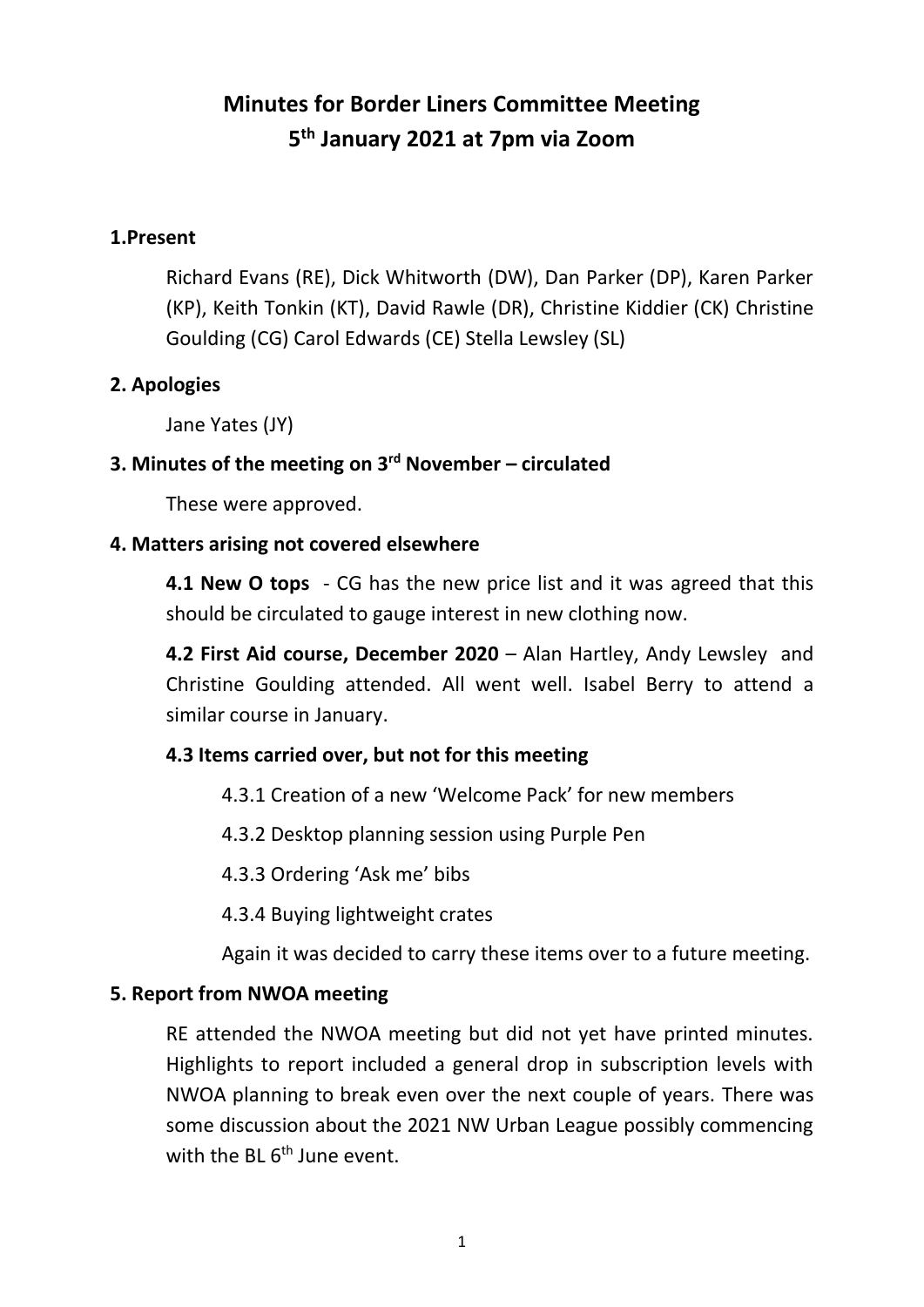Other dates to note were: Lakes 5 Day 2022 and JK in the North West in 2023.

Also to note that the NWOA report they are looking for new Committee members.

#### **6. Treasurer – DW's report was circulated:**

Chances Park – made a surplus of £77.62 Binsey Charity event – DW has paid levies of £115.50 to BO and NWOA WCOC – 30 new kites bought for £94.50 SPORTident – We have acquired a new 5 year licence plus 7 new batteries £760.80 Affiliation fee to NWOA - £113. The final outcome of the previous Binsey event in October was a surplus of £218.05.

Additional to the report it was agreed that the £600 fee paid to Lowther for the postponed British Schools Championship event should be used by them to pay event fees on Lowther Estate land in 2021/2022.

#### **7. Event feedback**

**7.1 Chances Park, 6<sup>th</sup> December** – A good event. The Community Centre are positive about hosting it again and potentially establishing a Permanent Course.

**7.2 Binsey Charity Event, 27th December** – Another good event with a significant sum raised for charity.

#### **8. Coaching**

CK confirmed there was very little to report in the current circumstances.

#### **9. Permanent Orienteering Courses**

KT has opened a discussion with Carlisle City Council about POC's at Chances Park, Rickerby / Bitts Park & Hammonds Pond. Need to wait and see how the POC relaunch at Talkin Tarn goes first. Chances Park may be second in line. There was some discussion about using permanent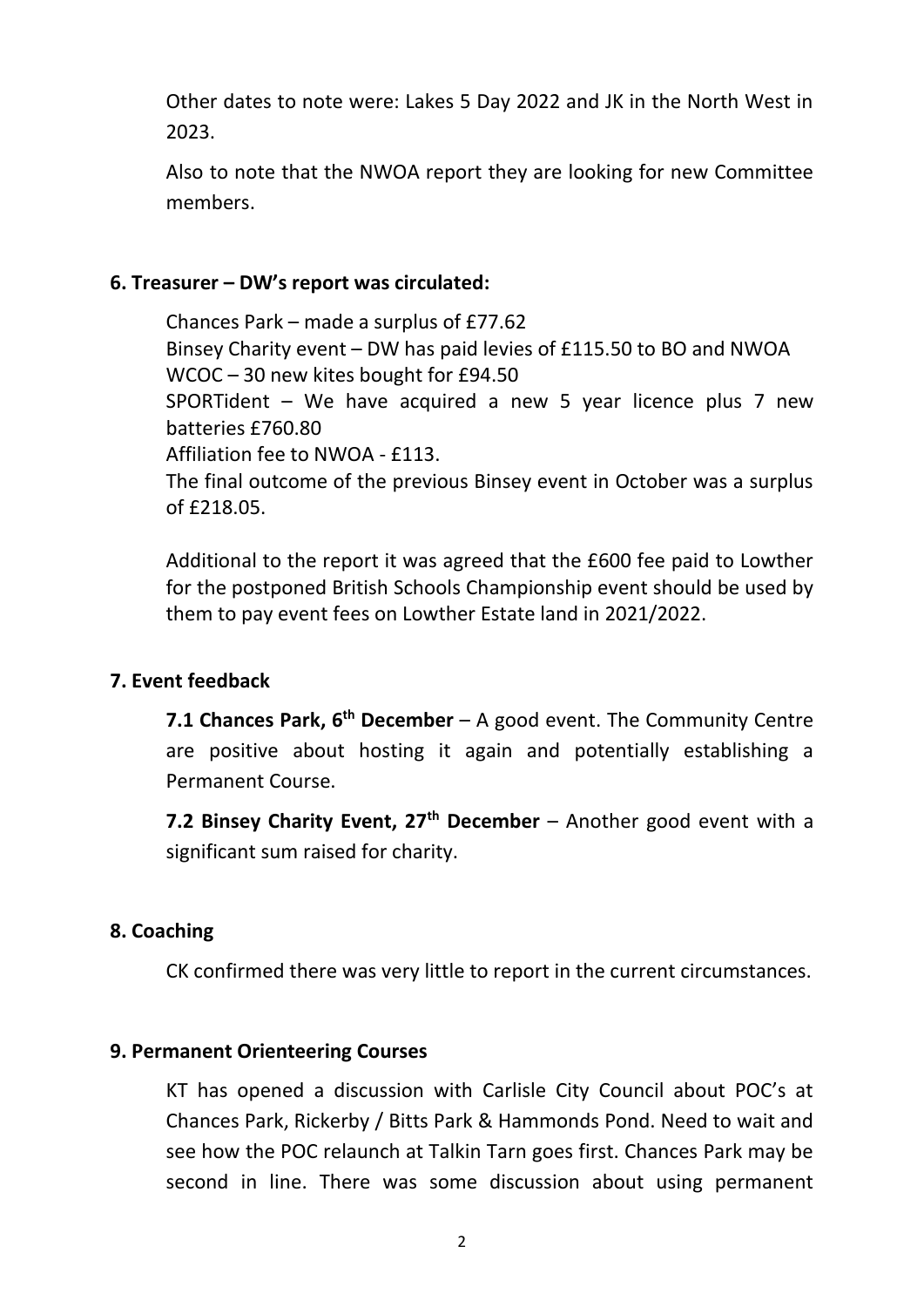controls and/or Maprun (or similar) and the general consensus was that newcomers liked to 'find' a physical control.

### **10. Mapping – DP's report was circulated and reproduced below:**

Swindale North map symbol set updated to ISOM 2017-2 and map georeferenced (to within about 15m accuracy)

1:1000 and 1:750 maps of Fairhill Park, Alston sent to Patricia Davies for possible use for park activities and maybe a permanent course.

Bampton Common map is being extended to cover Arthur's Pike/Bonscale Pike/Loadpot Hill for Long-O in September.

Keith Tonkin is updating Penrith Urban map including switch to ISSPROM 2019

Angela has suggested that Kingmoor Sidings could be mapped as an extension to Kingmoor Woods as a first mapping project for someone. DP would like to put something in BL news looking for a volunteer.

New LIDAR data available from National LIDAR Programme – full coverage of High Pike, Binsey, Aughertree and Faulds Brow. Nothing new further east.

#### **Questions for the Committee:**

1) Should the maps for 2021 continue using the anniversary logo: or should we revert back to the one we used before that?

**AGREED** that we should continue to use the anniversary logo for now.

2) Club OCAD 2020 license(s) expire 27th Jan. Possibilities: Renew existing team license (2 seats) £266 for 1 year • As above but for 3 years £720 • Switch to a one seat single user licence for 1 year (£155) or 3 years (£415)

**AGREED** to renew single licence for one year. DP will renew the licence.

### **11. Fixtures, including Mapruns – table circulated**

In light of the current situation and the start of the third National Coronavirus lockdown there was some speculation as to when we would re-commence competition. The  $17<sup>th</sup>$  January Penrith Beacon event has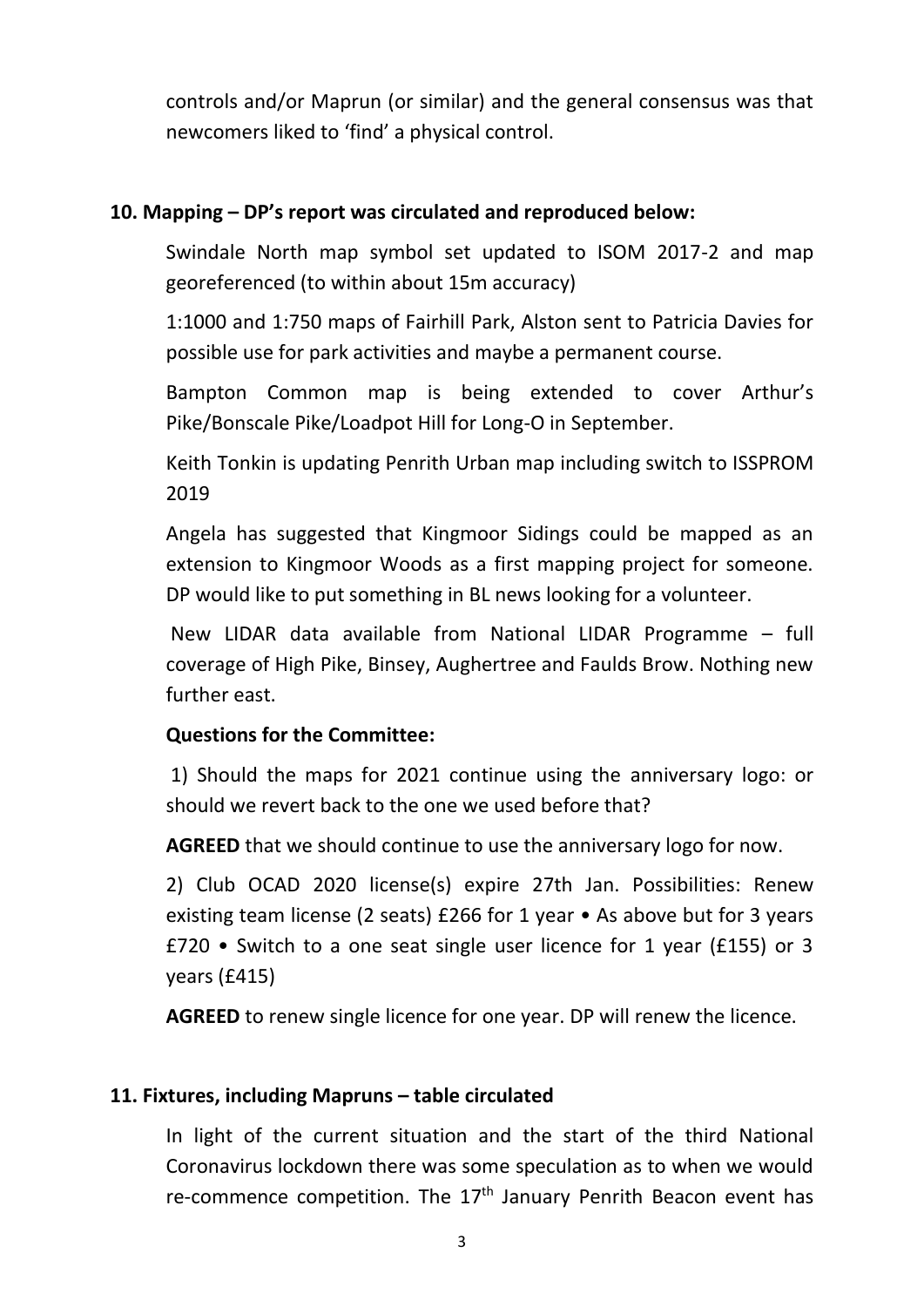been cancelled but it was agreed that KP would speak to Gerry Garvey and SL would speak to Andrew Bell about their respective events in February. Ideally, the events will be 'postponed' rather than cancelled. KT confirmed that the  $27<sup>th</sup>$  Feb Aughertree event, which the Juniors have planned, could rolled out and re-scheduled any time subject to landowner approval.

Given the geographical spread of members it was agreed that there was no reason to restrict the use of Maprun at the present time and members can take their own view about local exercise.

#### **12. Club Nights**

January and February Club Nights have been cancelled. SL asked if it might be possible for someone else to take on the role of organising the Club nights

#### **13. Team Captain**

KT had very little to report with the exception that, potentially, the Scottish Championships weekend of 29/30 May could be the first BL Team Competition of 2021.

#### **14. Future Zoom meetings**

Jane Yates has hosted all of the meetings on her work Zoom account and the question was asked as to whether there is anyone else who has a paid Zoom account who would be willing to host the meetings? Nobody on the Committee has a paid Zoom account and DP and KP agreed to gather information on the cost of a paid Zoom account and the Committee would then take a view as to whether to subscribe. The alternative is to run 2 x free 40-minute Zoom sessions for a Committee meeting, which anyone could host.

#### **15. Event personnel**

CE's detailed and informative report is reproduced in full below. The summary is that there is a lot to do and a fair proportion of the club already contribute to the workload. The consensus amongst Committee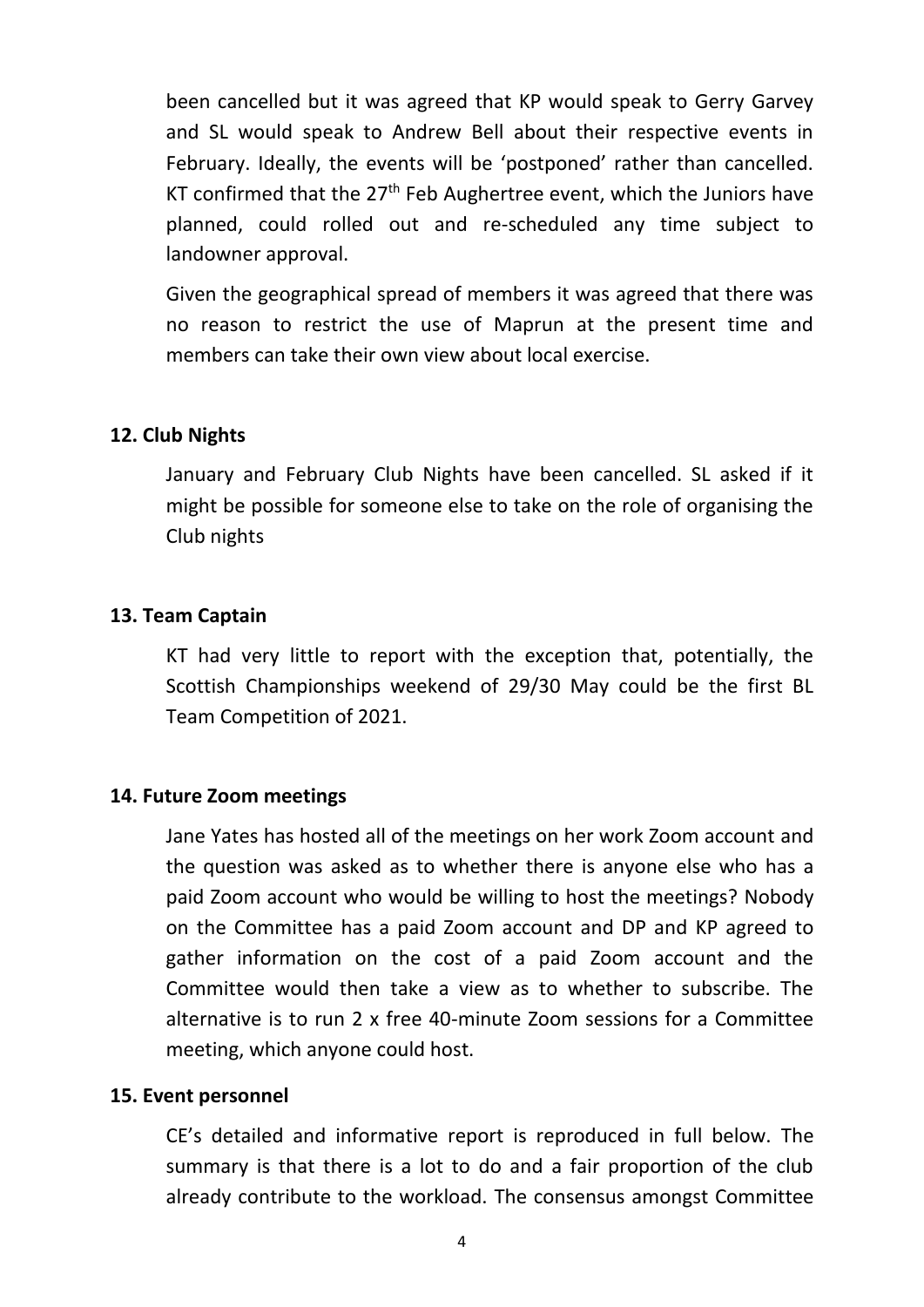members was that the personal/face to face approach was indeed the most productive means of recruiting new volunteers and this would be progressed post-lockdown.

## *Review of volunteering for significant roles within the club*

### *The question*

*People often feel that it's the same people doing all the work within an orienteering club, with the implication that there are lots of other people who could come forward but don't. This can lead to frustration, irritation, and even a reluctance to offer to help further.*

*I wanted to find out whether there are lots of people within Border Liners who attend events, but who don't take on any significant roles.*

### *The method*

*1. I asked Richard Moss for an up to date membership list.* 

*2. Using the following two lists, I identified people who had taken on a significant role recently:*

*a) lists of events personnel presented to the committee over the last few years, to see who has planned, organised, controlled, or mapped, and*

*b) the list of committee membership, plus associated roles*

*3. I used the BO club ranking list, and noted anyone who has at least one ranking event, so may be fairly active participants, and therefore perhaps expected to contribute.*

*4. I noted which members are juniors, or who live far away. And I noted who is over 80 years old, and perhaps has done their bit in the past, but who we may not now want to start trying to encourage back into organising etc. Happy to be contradicted on this.*

*5. I passed the data by Andy Lewsley, who pointed out reasons why other people may not be able to help at the moment.*

### *The findings*

*109 members*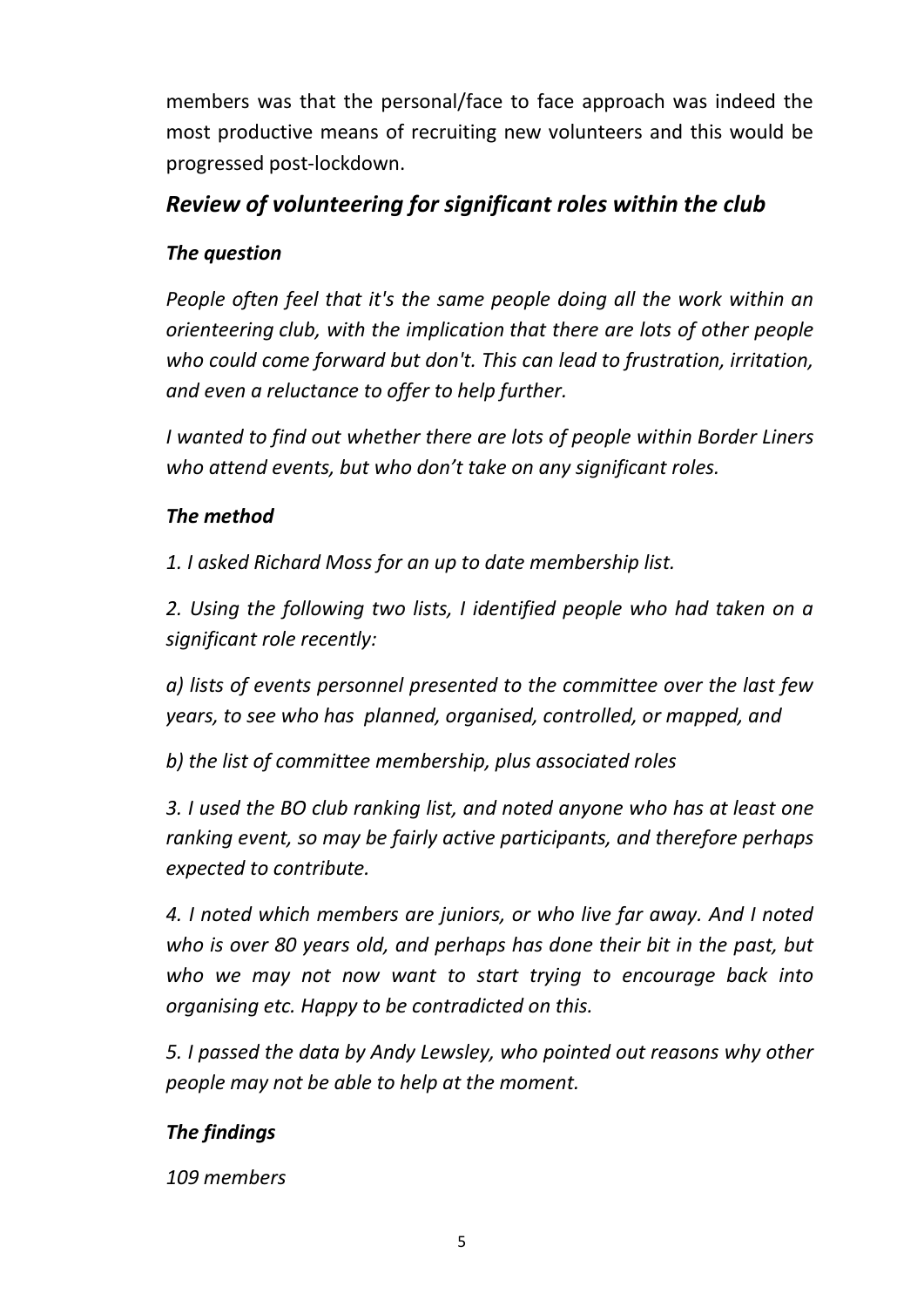*38 of whom are on the committee / in an associated role / planning / organising / controlling / or mapping*

*26 are juniors (excluding Thomas, Ruben, and Laura who have planned an event recently)*

*22 have no ranking points*

*6 are over 80, excluding Dick*

*4 live a long way off*

*4 are not able to help at the moment*

*Leaving only 9 people who are seniors, under 80, living in the area, have at least one ranking score, but haven't personally done any significant job for BL recently. Here are their profiles, provided by Andy, and anonymised to some extent:*

*A Joined the club a couple of years ago when he moved 'back up North'. Doesn't seem to be very active, but knows Stella from the 1970's so has been orienteering a very long time.*

*B & C Joined us from xxx a couple of years ago. Recently both have been hospitalised, xxx for a new hip and xxx from illness - not sure what but he is still not very well. Stella has asked if they could do something in the future and I think the response was positive.*

*D Good fell runner, works for SI so often not available at weekends.*

*E xxx's (someone who already plans) other half, and a very much sometime orienteer.*

*F The xxx family I don't know - I don't think they are very experienced or active - but might be worth encouraging.*

*G xxx might get more involved again but she only orienteers locally these days (was top ten WMOC a few years ago). She has often helped but I'm not sure she ever organised/planned.*

*H xxx is very much an occasional orienteer. She might be up for a bit of planning.*